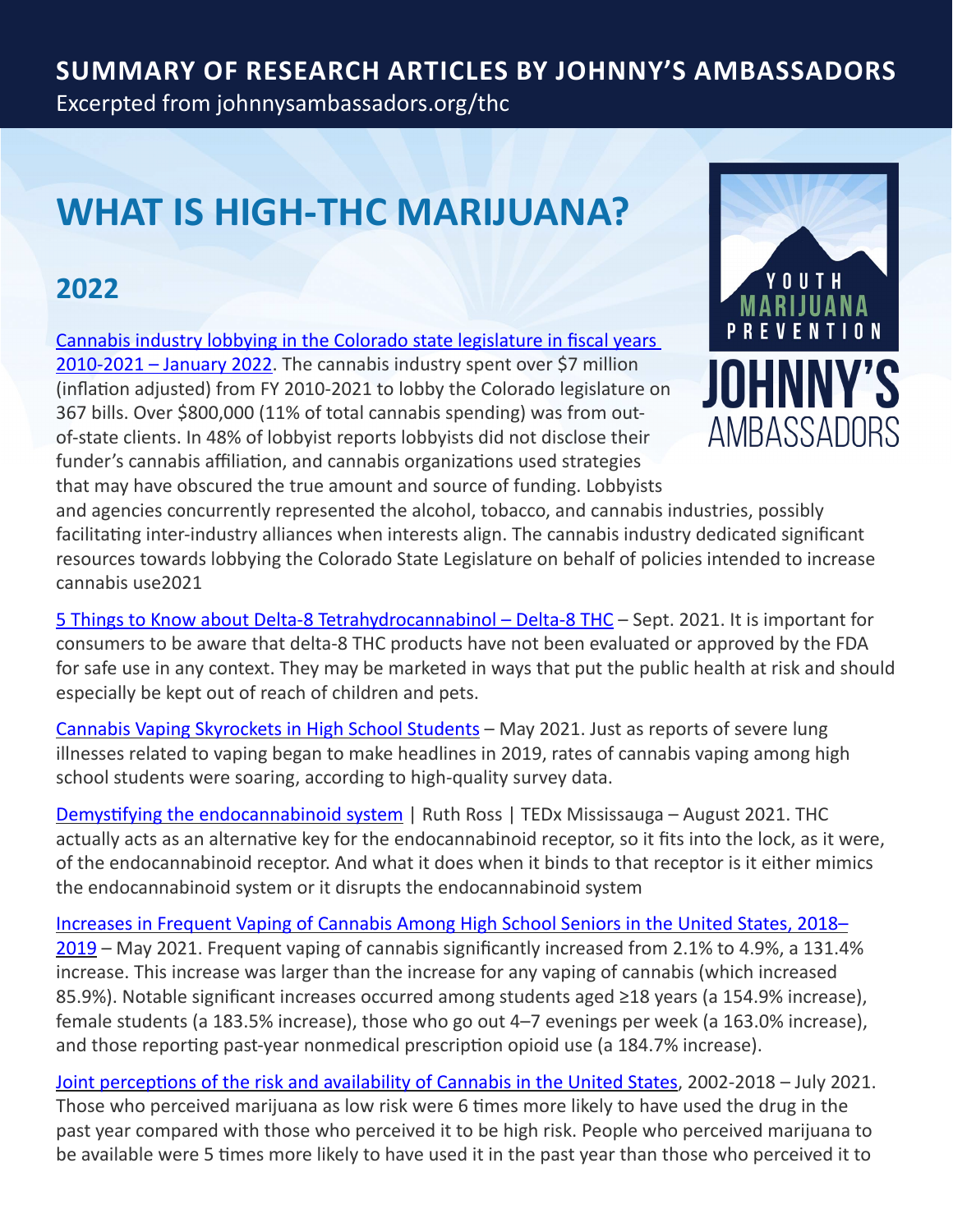be unavailable. When marijuana is perceived as both low risk AND available, people were 22 times more likely to have used the drug in the past year than those perceiving the drug as high-risk and unavailable.

[Lower-Risk Cannabis Use Guidelines \(LRCUG\) for reducing health harms from non-medical cannabis](https://www.sciencedirect.com/science/article/pii/S0955395921002863?)  [use: A comprehensive evidence and recommendations update](https://www.sciencedirect.com/science/article/pii/S0955395921002863?) – Aug. 2021. Researchers from universities and institutions in many nations from around the world have updated guidelines for lower-risk marijuana use based on new evidence published since 2016.

[Marijuana use at historic high among college-aged adults in 2020](https://www.drugabuse.gov/news-events/news-releases/2021/09/marijuana-use-at-historic-high-among-college-aged-adults-in-2020?s=09) – Sept. 2021. Marijuana use continued to rise among college students over the past five years and remained at historically high levels among same-aged peers who are not in college in 2020, according to survey results from the [2020 Monitoring the Future \(MTF\) panel study\)](http://www.monitoringthefuture.org/pubs/monographs/mtf-vol2_2020.pdf).

[Op-Ed: Children and 'Medical' Marijuana by Dr. Libby Stuyt](op-ed: Children and ) – February 2021. Marijuana has been around for thousands of years and has been used medicinally for various ailments since 2700 B.C. Up until the 1990s, the delta-9-tetrahydrocannabinol (THC) content in the plant was under 2%-3%. When Colorado legalized marijuana for medical use in 2000, the highest concentration of THC in the plant was 5% and there were no concentrated products like "wax," "shatter," or "dabs." Over the last 20 years, without any state governmental regulation to limit potency, the industry has dramatically increased the concentration of THC to where the average in the plant is now 18.8%. They have also created a range of concentrates with the average THC potency of 69.4%, some up to 95% THC.

[Prevalence of Adolescent Cannabis Vaping: A Systematic Review and Meta-analysis of US and](https://jamanetwork.com/journals/jamapediatrics/fullarticle/2785376?guestAccessKey=4df985fe-e703-49cc-a46f-da461093574e&utm_source=For_The_Media&utm_medium=referral&utm_campaign=ftm_links&utm_content=tfl&utm_term=102521)  [Canadian Studies](https://jamanetwork.com/journals/jamapediatrics/fullarticle/2785376?guestAccessKey=4df985fe-e703-49cc-a46f-da461093574e&utm_source=For_The_Media&utm_medium=referral&utm_campaign=ftm_links&utm_content=tfl&utm_term=102521) – Oct. 2021. This systematic review and meta-analysis reviewed 17 unique studies from the US and Canada, with a total of 198 845 adolescents, and found that the lifetime prevalence of cannabis vaping doubled from 2013 to 2020 (6.1% to 13.6%), past 12-month use doubled from 2017 to 2020 (7.2% to 13.2%), and the 30-day prevalence of cannabis vaping increased 7-fold from 2013 to 2020 (1.6% to 8.4%). Preference for cannabis products may be shifting from dried herb to cannabis oil. The findings of this study suggest that more effective prevention and response measures are required to mitigate the increasing prevalence of cannabis vaping among adolescents.

[Recreational Marijuana Legalization and Use Among California Adolescents: Findings From a Statewide](https://www.jsad.com/doi/full/10.15288/jsad.2021.82.103)  [Survey](https://www.jsad.com/doi/full/10.15288/jsad.2021.82.103) – February 2021. Marijuana use among adolescents in CA increased after the state legalized the drug in 2016. Adolescent use had been steadily decreasing before legalization. There was an 18 percent increase in the likelihood of lifetime use and a 23 percent increase in past-30-day use.

Young-adult compared to adolescent onset of regular cannabis use: A 20-year prospective cohort [study of later consequences](https://onlinelibrary.wiley.com/doi/abs/10.1111/dar.13239) – January 2021. Cannabis users who began regular use in their teens had poorer later life outcomes than non-using peers. The larger group who began regular cannabis use after leaving high school accounted for most cannabis‐related harms in adulthood. Given the legalization of cannabis use in an increasing number of jurisdictions, we should increasingly expect harms from cannabis use to lie in those commencing use in young adulthood.

# **2021**

[Op-Ed: Children and 'Medical' Marijuana by Dr. Libby Stuyt](https://www.medpagetoday.com/publichealthpolicy/publichealth/90980) – February 2021. Marijuana has been around for thousands of years and has been used medicinally for various ailments since 2700 B.C. Up until the 1990s, the delta-9-tetrahydrocannabinol (THC) content in the plant was under 2%-3%. When Colorado legalized marijuana for medical use in 2000, the highest concentration of THC in the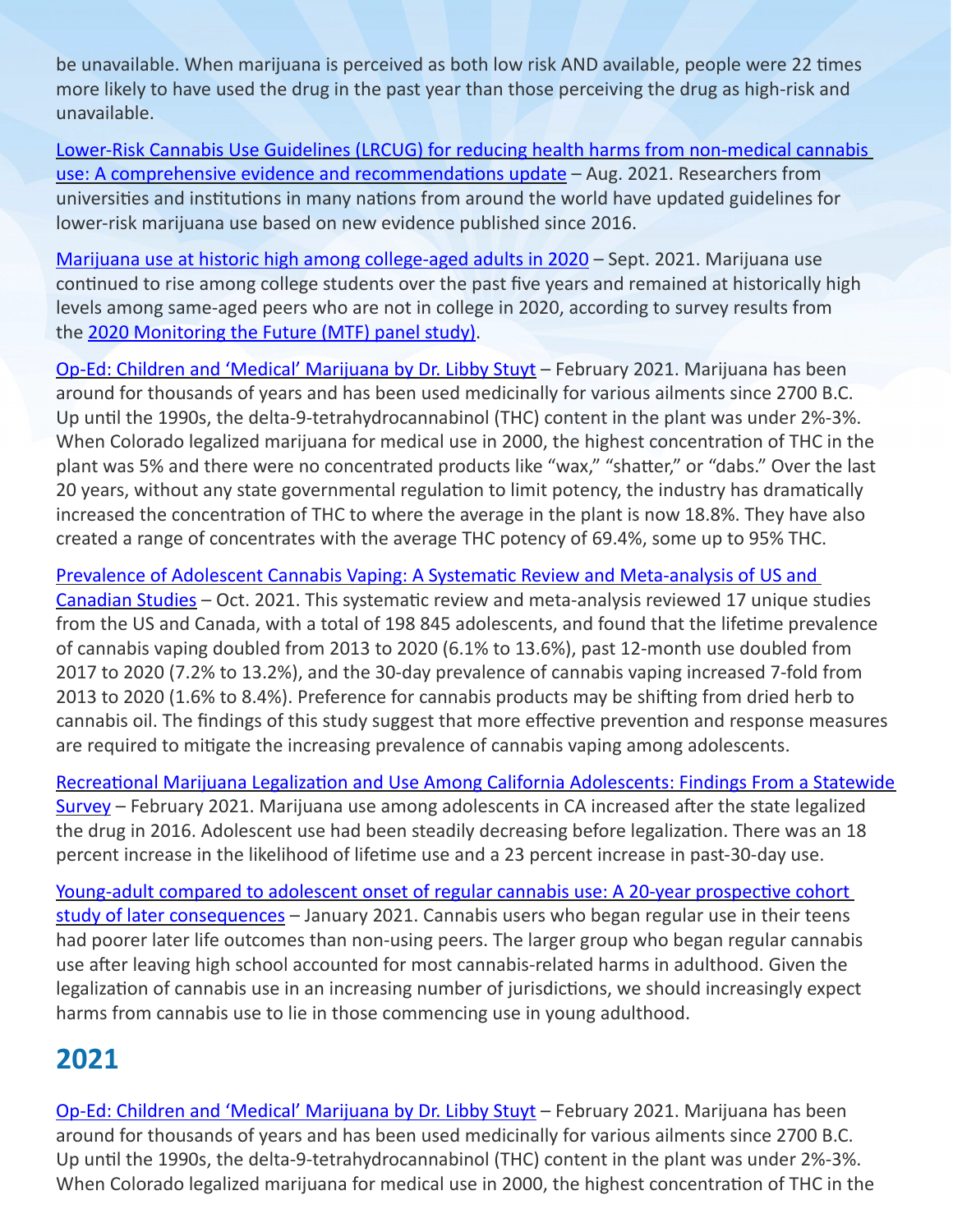plant was 5% and there were no concentrated products like "wax," "shatter," or "dabs." Over the last 20 years, without any state governmental regulation to limit potency, the industry has dramatically increased the concentration of THC to where the average in the plant is now 18.8%. They have also created a range of concentrates with the average THC potency of 69.4%, some up to 95% THC.

[Recreational Marijuana Legalization and Use Among California Adolescents: Findings From a State](https://www.jsad.com/doi/full/10.15288/jsad.2021.82.103)[wide Survey](https://www.jsad.com/doi/full/10.15288/jsad.2021.82.103) - February 2021. Marijuana use among adolescents in CA increased after the state legalized the drug in 2016. Adolescent use had been steadily decreasing before legalization. There was an 18 percent increase in the likelihood of lifetime use and a 23 percent increase in past-30-day use.

Young-adult compared to adolescent onset of regular cannabis use: A 20-year prospective cohort [study of later consequences](https://onlinelibrary.wiley.com/doi/abs/10.1111/dar.13239) - January 2021. Cannabis users who began regular use in their teens had poorer later life outcomes than non-using peers. The larger group who began regular cannabis use after leaving high school accounted for most cannabis‐related harms in adulthood. Given the legalization of cannabis use in an increasing number of jurisdictions, we should increasingly expect harms from cannabis use to lie in those commencing use in young adulthood.

### **2020**

[Benchmark Youth Drug Use Survey Finds Ongoing Upward Trends in Daily Marijuana Use Over Time](https://learnaboutsam.org/benchmark-youth-drug-use-survey-finds-ongoing-upward-trends-in-daily-marijuana-use-over-time-while-other-use-remains-steady-versus-2019/) – Dec. 2020. Increases in daily marijuana use among 12th graders continue to trend upwards, at 6.9% in 2020, versus 5.8% in 2018. And daily use among 8th graders is still 50% higher than it was just two years ago, and 30% higher among 10th graders.

[Big Marijuana targets teens as much as Juul does. Will Arizona also sue them for it?](https://www.azcentral.com/story/opinion/op-ed/2020/02/24/ag-brnovich-sued-big-marijuana-like-he-did-juul-eonsmoke-vaping-companies/4841101002/?fbclid=IwAR1zol9R6qF3rCpXMUDboLodNWdMFMU1_ik4UyPicUaCi3EnRlkG0u8XPaE) – February 2020. Arizona Attorney General Mark Brnovich sued two vaping companies earlier this year for illegally targeting teens and misleading consumers. Big Marijuana companies are doing exactly the same thing. Brnovich said the companies "appealed to, targeted, and exploited a generation of youth." One of every five [Arizona](https://azcjc.gov/sites/default/files/pubs/AYSReports/2018/2018_Arizona_Youth_Survey_State_Report.pdf) teens say they've vaped in the past 30 days, according to the most recent **Arizona** [Youth Survey.](https://azcjc.gov/sites/default/files/pubs/AYSReports/2018/2018_Arizona_Youth_Survey_State_Report.pdf)

[Compilation of marijuana research by George Spicka](https://georgespicka.weebly.com/marijuana-links.html) 2020. George Spicka notes that there is a steady rising tide of testimony, evidence, research, and studies, showing that America is now facing a health crisis that rivals that of the one perpetuated by the tobacco industry in the marijuana industry. As a former addict, he is sharing news articles that reveal the dangers of the effects of marijuana.

[Dabbing and Vaping Soar Among Colorado High School Students](https://mailchi.mp/nationalfamilies/dabbing-and-vaping-soar-among-colorados-high-school-students-new-study-health-consequences-of-high-potency-thc-juul-may-be-in-more-trouble-1932940?e=668346f24a) - August 2020. The number of Colorado high school students who use marijuana hasn't changed much since legalization, but how they use it has changed dramatically. Different high-school students across the state, reveal that dabbing concentrates have more than doubled in four years, from 5.1% in 2015 to 10.6% in 2019, and vaping them has almost quintupled, from 4.3% in 2015 to 20.4% in 2019. Students in Denver who used the drug in the past 30 days, reveal that students are consuming high levels of concentrates with THC levels that can reach 90 percent.

[Dabbing' Concentrated THC Is Troubling New Trend Among Teens](https://www.today.com/video/-dabbing-concentrated-thc-is-troubling-new-trend-among-teens-78749253766) - February 2020. A much more potent way to use marijuana called "dabbing" – smoking concentrated THC, the chemical in marijuana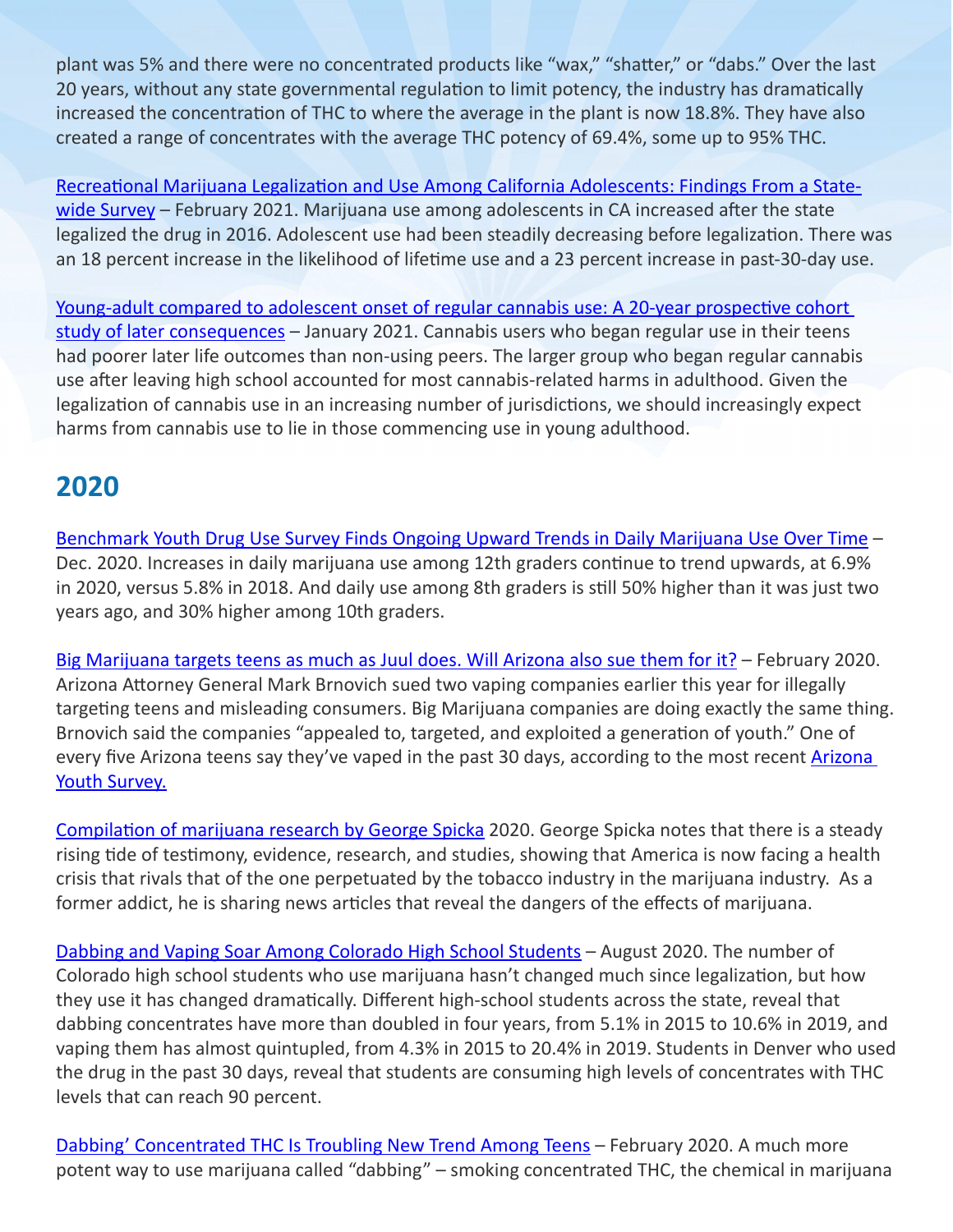that gets you high – is getting more popular among teens. NBC's Gabe Gutierrez joins TODAY to tell you what parents need to know.

[Examining Associations Between Licensed and Unlicensed Outlet Density and Cannabis Outcomes](https://pubmed.ncbi.nlm.nih.gov/33378105/)  [From Preopening to Post Opening of Recreational Cannabis Outlets](https://pubmed.ncbi.nlm.nih.gov/33378105/) - Dec. 2020. A new study published in the American Journal of Addiction found that higher densities of marijuana storefronts as was associated with an increased likelihood that youth would use marijuana and consume more of it.

[In an exploratory randomized, double-blind, placebo-controlled, cross-over study, psychoactive](https://pubmed.ncbi.nlm.nih.gov/32632491/)  [doses of intravenous delta-9-tetrahydrocannabinol fail to produce antinociceptive effects in healthy](https://pubmed.ncbi.nlm.nih.gov/32632491/)  [human volunteers](https://pubmed.ncbi.nlm.nih.gov/32632491/) - July 2020. In this exploratory controlled study, intravenous THC lacked significant antinociceptive properties in experimental model of acute pain (it failed to reduce pain using different methods of pain induction).

[Low Potency Cannabis: Towards a Rational Policy](https://peak.health/blogs/news/low-potency-cannabis-toward-a-rational-policy) - Peak Health Center. Marijuana has been used as medicine for thousands of years but the use and consumption of it has changed dramatically. The potency of marijuana and cannabis concentrates has increased dramatically over the past 50 years, posing new potential risks and dangers that should be carefully considered. This article is a neutral, scientific medical examination of marijuana. It is intended to help lawmakers and congressmen come up with a rational policy, nationwide.

[Mapping cannabis potency in medical and recreational programs in the United States](https://journals.plos.org/plosone/article?id=10.1371/journal.pone.0230167) – March 2020. In conclusion, our findings suggest that medicinal programs are operating in a similar fashion to recreational programs based on the products they offer online (high THC), which are not adequate for medical use and could contribute to risky misconceptions towards medicinal cannabis.

[Marijuana – Parent UP Kansas City](https://parentupkc.com/marijuana/) – Aug. 2020. Many states have legalized marijuana for medicinal and recreational purposes. As laws and norms change, it is easy to confuse the facts about the drug's impact on brain development and public health. Marijuana is often one of the first drugs a teen is offered, and 78 percent of teens say that they have close friends who use marijuana. This new landscape makes it even more crucial that we're clear on one fact: No amount of marijuana use among youth is safe.

[Older people don't know what dabbing is](https://www.surveymonkey.com/curiosity/axios-surveymonkey-poll-dabbing/) – January 2020. Twenty percent of Americans have either used dabs themselves or know someone who has, and another 29 percent are unsure if they know someone who has used the drug. Half of the youngest millennials (18–24-year-olds) have or know someone who has used the drug. Just three percent of seniors can say the same.

[Risk of Persistence and Progression of Use of 5 Cannabis Products After Experimentation Among](https://www.ncbi.nlm.nih.gov/pmc/articles/PMC6991277/)  [Adolescents](https://www.ncbi.nlm.nih.gov/pmc/articles/PMC6991277/) – more addiction for high THC – Jan. 2020. The persistence of cannabis use was stronger for combustible cannabis and cannabis concentrate than for blunts or edible cannabis, and the association of progression to higher levels cannabis use was stronger for cannabis concentrate than for any other product, suggesting that combustible cannabis and cannabis concentrate may carry a higher potential for use disorder. Combustible cannabis and cannabis concentrate should be targeted in prevention campaigns to reduce the rates of progression to heavy cannabis use in adolescent populations and the adverse health effects that have been associated with heavy cannabis use early in life.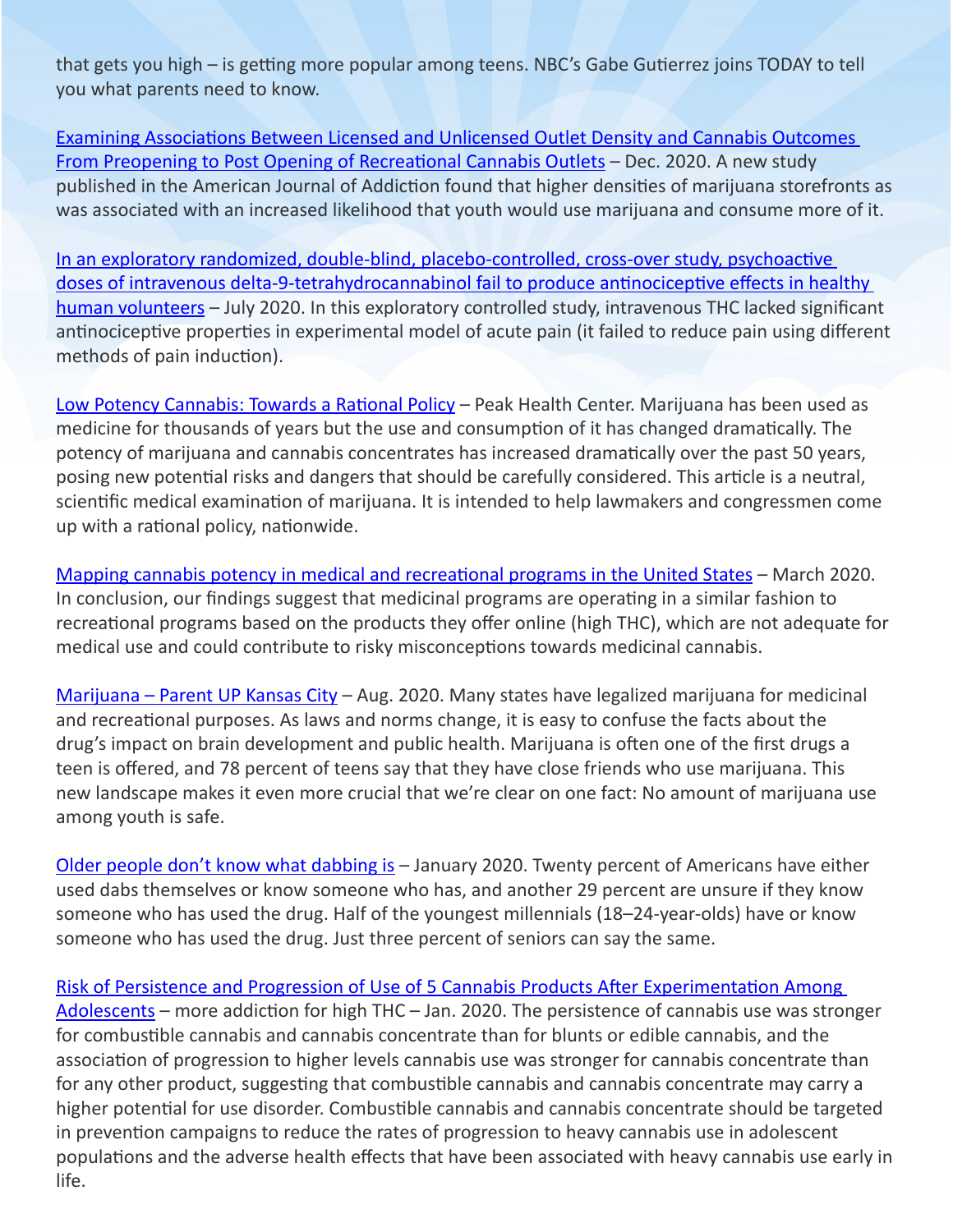[Tetrahydrocannabinol: harmful even in low doses](https://www.thelancet.com/journals/lanpsy/article/PIIS2215-0366(20)30093-6/fulltext) - March 2020. Results from a recent study show that there are at least transient psychiatric symptoms associated with even relatively low doses of THC. There is sufficient evidence to warn people that using THC could increase their risk of developing psychiatric symptoms or even a psychotic illness.

[The Marijuana Market As An "Essential Service" Threatens Everyone](https://www.hudson.org/research/15989-the-marijuana-market-as-an-essential-service-threatens-everyone) – April 2020. Risks presented by continued marijuana use is not only to the patients themselves, but also to those with whom they interact, both their loved ones and their wider community. Using marijuana not only worsens patients' physical health, making them more susceptible to infection from Covid-19, but marijuana intoxication further distorts their judgment and undermines their responsible behavior, weakening their selfprotection and the protection of those close to them.

[What's the Deal with Cannabis?](https://choices.scholastic.com/issues/2019-20/020120/the-truth-about-cannabis.html) – February 2020. When you vape cannabis, you're inhaling more than just THC. Scientists have discovered that the mist you inhale can contain dangerous chemicals and tiny metal particles that settle in your lungs, causing inflammation and making it hard to breathe. Investigators, who've been trying to solve the mystery of what's made more than 2,000 people sick and killed at least 39 others since March 2019, think a likely culprit is vitamin E acetate, a thickener that illegal sellers add to THC-laced cartridges.

### **2019**

[Dabs, Wax, Vaping Weed, Edibles and the Real Impact of High Potency THC Products: What Parents](https://www.rtor.org/2019/09/16/dabs-wax-vaping-weed-edibles-what-parents-need-to-know/?fbclid=IwAR1FfZqV2R6dFLEvlFfAJGvdGtuaBwrYJQpB1D3Whtc4BkobMSWWnZ3EnTI)  [Need to Know](https://www.rtor.org/2019/09/16/dabs-wax-vaping-weed-edibles-what-parents-need-to-know/?fbclid=IwAR1FfZqV2R6dFLEvlFfAJGvdGtuaBwrYJQpB1D3Whtc4BkobMSWWnZ3EnTI) – September 2019. Parents should firm up their 'no use' messages to teens, as many parents are feeling they are not able to impact their children's use of weed at all. It is particularly daunting now as it appears our culture is accepting weed as 'normal' and the latest fantasy cure to medical and financial woes. No use of cannabis at all is safe for developing teen brains. Parents must speak in terms that are caring, knowledgeable and firm to their tweens and teens and describe the science behind the negative short and long-term effects of high potency THC products.

[Monitoring the Future – The National Institute on Drug Abuse](https://www.drugabuse.gov/sites/default/files/nida_mtfinfographic2019_fullgraphic.pdf) – 2019. Monitoring the Future is an annual survey of 8th, 10th, and 12th graders conducted by researchers at the Institute for Social Research at the University of Michigan, Ann Arbor, under a grant from the National Institute on Drug Abuse, part of the National Institutes of Health. Since 1975, the survey has measured how teens report their drug, alcohol, and cigarette use and related attitudes in 12th graders nationwide; 8th and 10th graders were added to the survey in 1991. 42,531 students from 396 public and private schools participated in the 2019 survey.

[More kids using vape pens to smoke pot, police warn](https://www.wbay.com/content/news/Investigators-urge-parents-to-be-aware-of-vape-pens-being-used-to-smoke-pot-506459781.html) - February 2019. Many vape packages found in Wisconsin appear to be packaged and purchased on the West Coast, in states where marijuana is legal, but they are transported and sold illegally. They are packaged to attract teens. Smoking one THC cartridge is equivalent to smoking three or four joints at the same time, causing psychotic episodes and odd behavior among teens with developing brains.

[National Institute on Drug Abuse – What is Marijuana?](https://www.drugabuse.gov/publications/drugfacts/marijuana) – December 2019. Marijuana is the most commonly used psychotropic drug in the United States, after alcohol. Its use is widespread among young people. In 2018, more than 11.8 million young adults used marijuana in the past year. The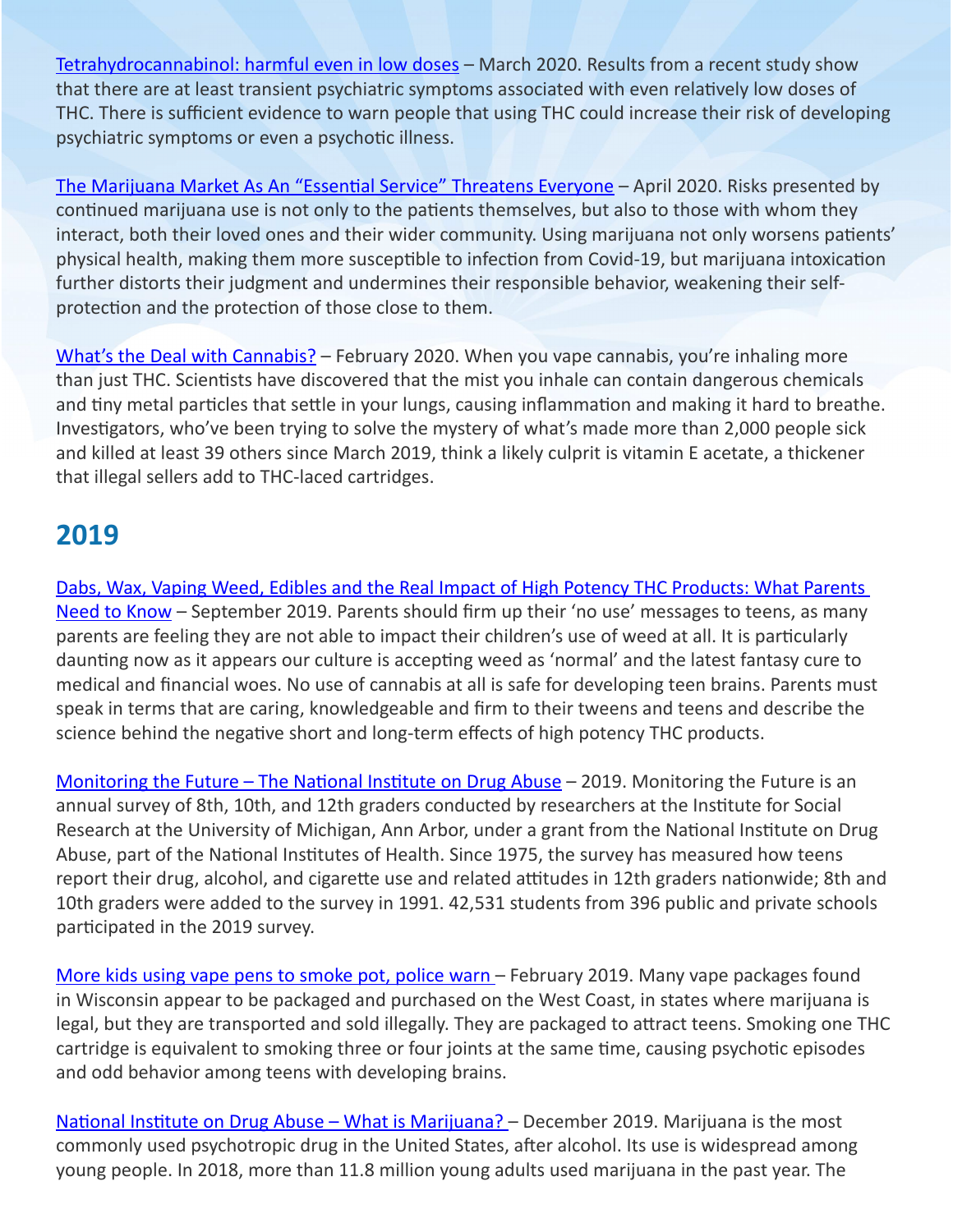number of teens in 8th and 10th grades who say they use it daily has increased. With the growing popularity of vaping devices, teens have started vaping THC (the ingredient in marijuana that produces the high), with nearly 4% of 12th graders saying they vape THC daily. In addition, the number of young people who believe regular marijuana use is risky is decreasing.

[Potent pot, vulnerable teens trigger concerns in first states to legalize marijuana](https://www.washingtonpost.com/national/potent-pot-vulnerable-teens-trigger-concerns-in-first-states-to-legalize-marijuana/2019/06/15/52df638a-8c9a-11e9-8f69-a2795fca3343_story.html?fbclid=IwAR0BSrJF6ZYsqXytZDs1qEZCkhMtYltgpO8Hc31qxVsuUOCIrPcADR6DjHs) – June 2019. With some marijuana products averaging 68 percent THC — exponentially greater than the pot baby boomers once smoked — calls to poison control centers and visits to emergency rooms have risen. In the Denver area, visits to Children's Hospital Colorado facilities for treatment of cyclic vomiting, paranoia, psychosis and other acute cannabis-related symptoms jumped to 777 in 2015, from 161 in 2005. The increase was most notable in the years following legalization of medical sales in 2009 and retail use in 2014, according to a study in the Journal of Adolescent Health published in 2018.

[Teenagers vaping marijuana at higher rates than ever before, new study says](https://www.nbcnews.com/nightly-news/video/teenagers-vaping-marijuana-at-higher-rates-than-ever-before-new-study-says-75318853536) – December 2019. Many educators are concerned about the growing marijuana trend in students. In western Colorado, Olathe Middle and High School Principal Scot Brown shows dozen vape pens and other devices confiscated in just a 4-day period. Almost 50 percent of his students have vaped nicotine or marijuana.

[Teens, Young Adults More Likely to Take Up Marijuana if Parents Use It](https://www.reuters.com/article/us-health-teens-cannabis/teens-young-adults-more-likely-to-take-up-marijuana-if-parents-use-it-idUSKBN1XW2CD) – November 2019. Researchers found that kids with moms who had used marijuana in the past, but not for at least a year, were 30% more likely to take up marijuana compared to kids with mothers who never used the drug. Compared with kids whose moms never used marijuana, those whose mothers used the drug within the past year, but fewer than 52 times, were 70% more likely to have started using cannabis. Similarly, kids with dads who used marijuana within the past year, but fewer than 52 times, were 80% more likely to take up cannabis compared to kids whose parents never used the drug.

### **2018**

[America's Invisible Pot Addicts](https://www.theatlantic.com/ideas/archive/2018/08/americas-invisible-pot-addicts/567886/) – August 2018. Public-health experts worry about the increasingly potent options available, and the striking number of constant users. Cannabis is not benign, even if it is relatively benign, compared with alcohol, opiates, and cigarettes, among other substances. Thousands of Americans are finding their own use problematic in a climate where pot products are getting more potent, more socially acceptable to use, and yet easier to come by, not that it was particularly hard before.

[Changes in cannabis potency and first-time admissions to drug treatment: A 16-year study in the](https://www.researchgate.net/publication/322830280_Changes_in_cannabis_potency_and_first-time_admissions_to_drug_treatment_A_16-year_study_in_the_Netherlands)  [Netherlands](https://www.researchgate.net/publication/322830280_Changes_in_cannabis_potency_and_first-time_admissions_to_drug_treatment_A_16-year_study_in_the_Netherlands) – Psychological Medicine January 2018. Since 2000, cannabis has become the primary illicit drug responsible for first-time admissions to specialist drug treatment, superseding opiates and cocaine. These trends have been evident in several countries including the Netherlands, but also across Europe as a whole. A recent analysis of data submitted to the European Monitoring Centre for Drugs and Drug Addiction (EMCDDA) found evidence for increasing cannabis admissions across 16 of the 22 countries examined. The authors speculated that these changes could be due to several factors, including an increase in cannabis use, cannabis potency and changes in drug treatment services.

[Marijuana: Facts Parents Need to Know](https://www.drugabuse.gov/publications/marijuana-facts-parents-need-to-know/want-to-know-more-some-faqs-about-marijuana) - July 2018. Marijuana refers to the dried leaves, flowers, stems, and seeds from the Cannabis Sativa or Cannabis Indica plant. The terms cannabis and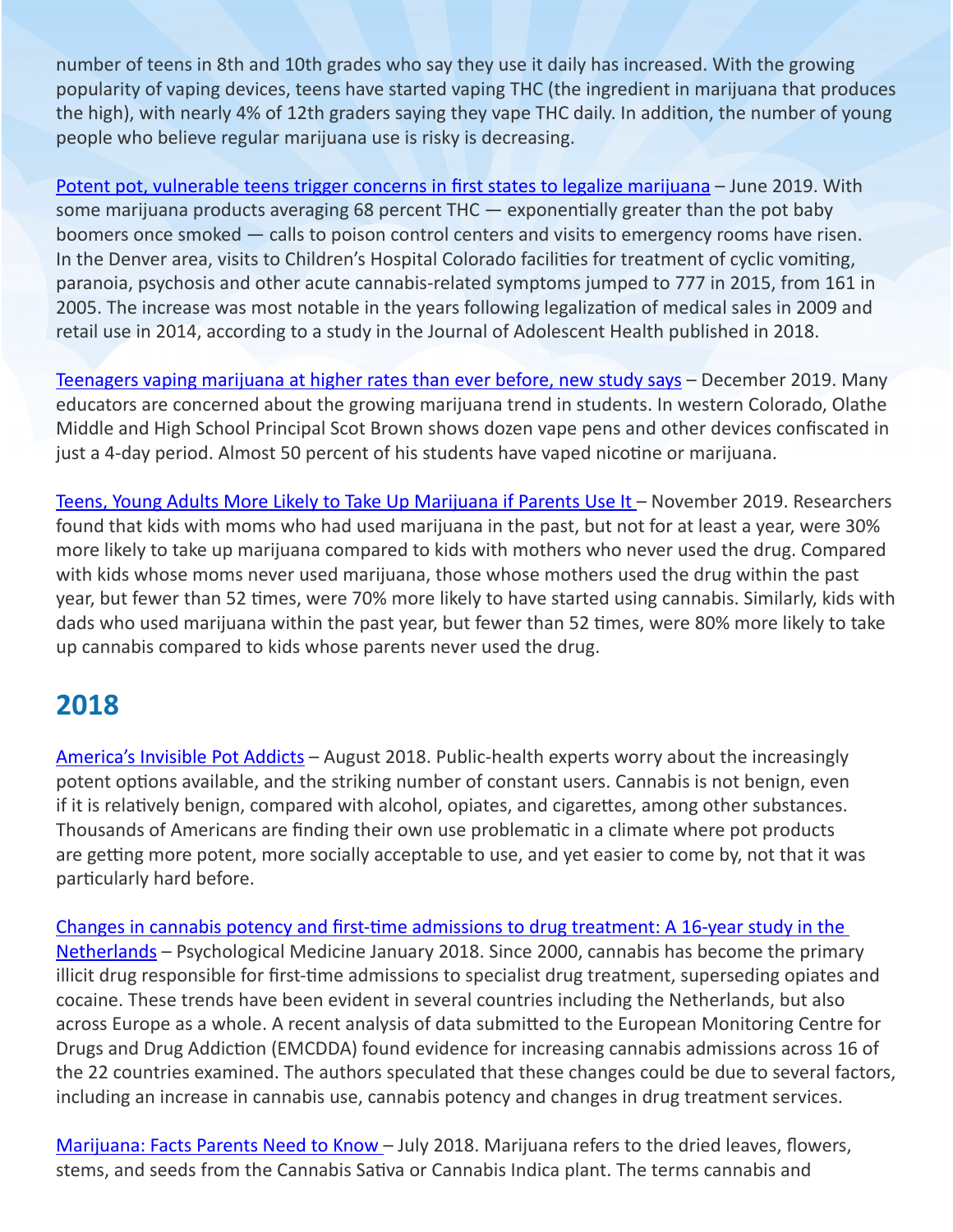marijuana are often used interchangeably. Extracts from the plant can be made into hash oil or wax. Cannabis products contain the mind-altering chemical delta-9-tetrahydrocannabinol (THC). They can also contain more than 400 other chemicals.

[What to call the plant, the paraphernalia, and the products \(without sounding like an old hippie\)](https://my420tours.com/slang-for-weed/) – November 2018. The culture that has grown around the cannabis community continues to develop and evolve with new trends, technologies, nomenclatures, and neologisms. Terms for just the Marijuana plant have at least 10 different names currently trending in this decade.

# **2017** and later

[Patterns of Cannabis Use During Adolescence and Their Association with Harmful Substance Use](https://www.ncbi.nlm.nih.gov/pmc/articles/PMC5537531/pdf/jech-2016-208503.pdf)  [Behaviour: Findings from a UK Birth Cohort](https://www.ncbi.nlm.nih.gov/pmc/articles/PMC5537531/pdf/jech-2016-208503.pdf) – Oct. 2016. Cannabis and tobacco are highly correlated, and it is difficult to distinguish their separate effects. Furthermore, the gateway hypothesis suggests a sequence to the use of various drugs, as such there is no single 'gateway' drug, and one might expect tobacco and alcohol to predict later cannabis use and other illicit drug use. Adolescent substance use also clusters with other risk behaviours which are strongly associated with outcomes in adulthood.

[Relief-Oriented Use of Marijuana by Teens](https://www.ncbi.nlm.nih.gov/pmc/articles/PMC2683812/) – April 2009. Teens involved in regular and long-term use of marijuana for relief constructed their use of marijuana as essential to feeling better or "normal" in situations where they perceived there were few other options available to them. Of key importance in the findings are the unmet health needs of these youth. Health issues such as depression, insomnia, and anxiety were significant problems that interfered with these youths' ability to function at school, maintain relationships with family and friends, and feel that they could live a normal life.

[The Facts About Marijuana Concentrates](https://www.justthinktwice.gov/facts-about-marijuana-concentrates) – NIDA 2017. A marijuana concentrate is a highly potent THC- (Tetrahydrocannabinol) concentrated mass that looks like honey or butter. For that reason, it's often called "honey oil" or "budder" on the street. Marijuana concentrates contain extraordinarily high THC levels ranging from 40 to 80 percent THC amounts. This form of marijuana can be up to four times stronger in THC content than high grade or top shelf marijuana, which normally measures around 20 percent THC levels.

[Video: Introduction to Butane Hash Oil](https://video.vice.com/en_us/video/introduction-to-butane-hash-oil/560a7d05774a13ac32f7b406) – 2013. Simply put, BHO is made by blasting marijuana with butane, a solvent that takes all the THC with it and nothing else. Evaporating away the butane leaves only the resin, a viscous, amber-colored, waxy substance. BHO is vaporized, either in a pan or using a dabbing pipe, which is where the phrase "Dabbing Errl" comes from—you blowtorch the titanium bowl piece until it's red hot, then you use a pointy tool to press the oil onto the metal and it bursts into a vapor cloud that you inhale rapidly.

[Video: What Commercialization is Doing to Cannabis](https://www.ted.com/talks/ben_cort_what_commercialization_is_doing_to_cannabis?utm_campaign=tedspread&utm_medium=referral&utm_source=tedcomshare#t-195973) – November 2017. In 2012, Colorado legalized cannabis and added to what has fast become a multibillion-dollar global industry for all things weedrelated: from vape pens to brownies and beyond. But to say that we've legalized marijuana is subtly misleading — what we've really done is commercialized THC, says educator Ben Cort, and that's led to products that are unnaturally potent. In an eye-opening talk, Cort examines the often-unseen impacts of the commercial cannabis industry — and calls on us to question those who are getting rich off of it.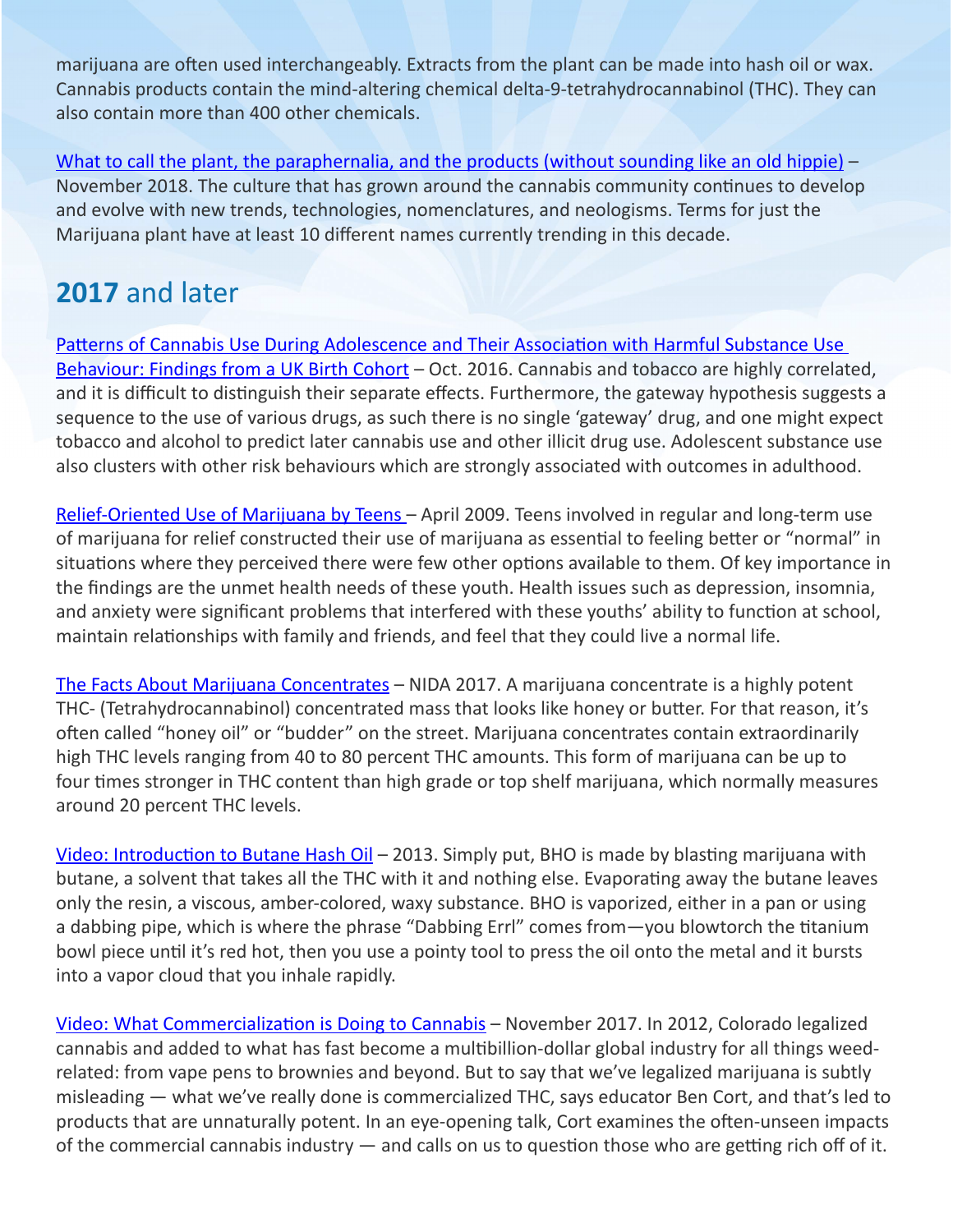[What Is "Dabbing" and Why Parents Need to Worry](https://poppot.org/2014/10/25/dabbing-dangerous/?fbclid=IwAR2Bc9HVPh9O0OQb6K2xKMcKkeUoLV4NNdlP4rDUV5cLsXTeL-pt2SzVMb4) - October 2014. Dabbing" is a way to get the quickest, long-lasting high with a single inhale. In fact, a single puff from a pipe or vaping pen can give the effect of smoking many joints. Unfortunately for parents, the new vaping pens make it extremely difficult to see, smell or detect.

**©2022 Laura Stack • Johnny's Ambassadors, Inc.** 303-471-7401 • [johnnysambassadors.org](http://johnnysambassadors.org) • [Laura@JohnnysAmbassadors.org](mailto:Laura%40JohnnysAmbassadors.org)